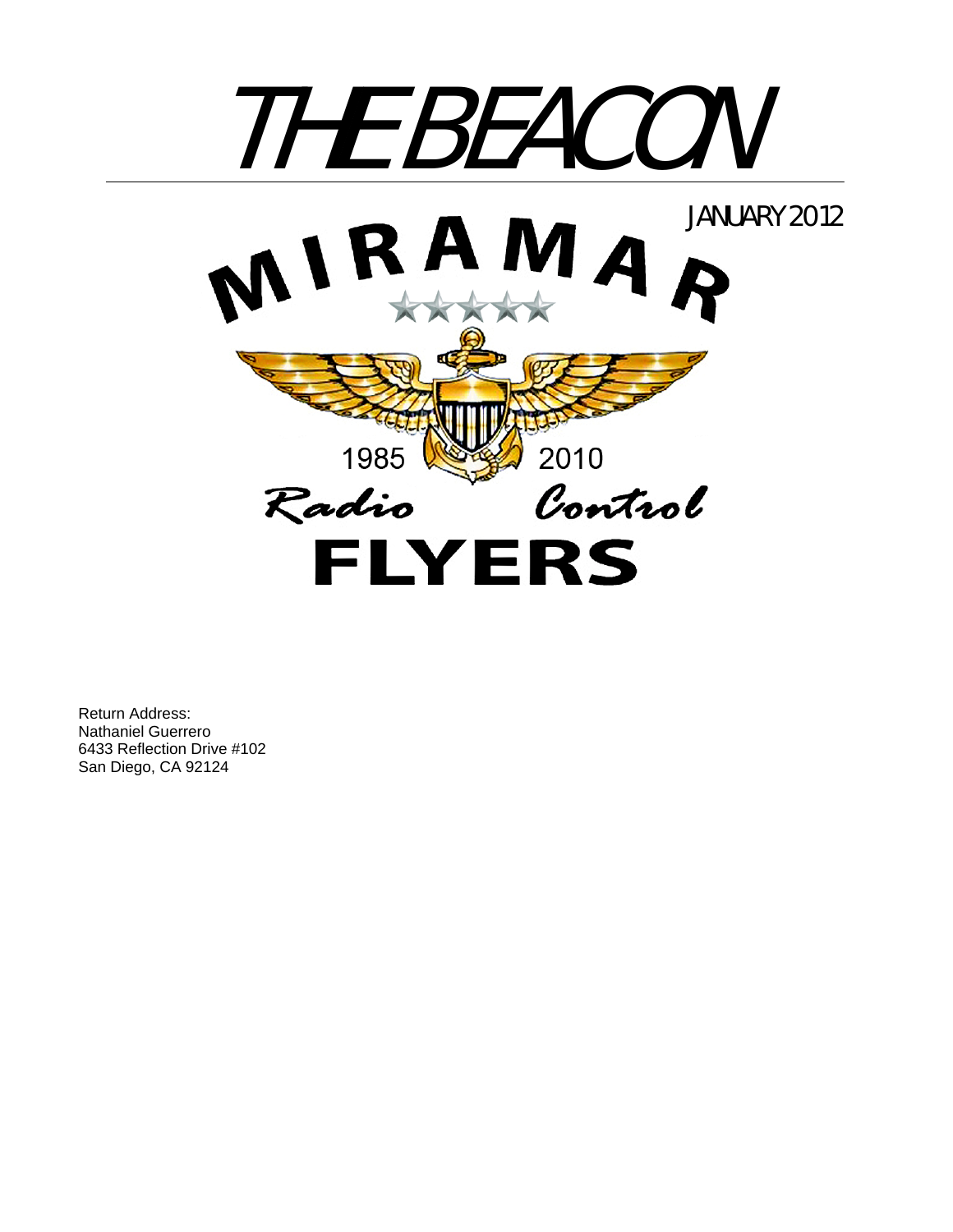# January 2012

The next MRCF Meeting will be on **TUESDAY**, 10 January 2012

Location: American Legion Hall 7815 Armour St. Corner of Armour and Convoy St.

Board Meeting at 6:30 PM – Gen. Meeting at 7:00 PM

**American Legion Hall at 7815 Armour Street. Hwy 163 TO BALBOA AVENUE, WEST TO CONVOY STREET, LEFT ON CONVOY TO ARMOUR ST., TURN LEFT ONTO ARMOUR AND RIGHT INTO AMERICAN LEGION. ADDITIONAL PARKING IS ACROSS THE STREET AT CARQUEST.** 

# CLUB OFFICERS

| President:                  |                |
|-----------------------------|----------------|
| Darren Hauptman             | (619) 948-1948 |
| Secretary:                  |                |
| <b>Brad Kuller</b>          | (858) 271-4430 |
| Field Marshal:              |                |
| Sandy Sanderson             | (858) 695-3095 |
| <b>Safety Coordinators:</b> |                |
| Don Robinson                | (858) 271-6452 |
|                             |                |

Newsletter Editor: Nathaniel Guerrero (858) 240-2215 Email: nguerrero@san.rr.com

| Vice President:                |                |  |
|--------------------------------|----------------|--|
| Mark Lukens                    | (858) 945-8525 |  |
| Treasurer:                     |                |  |
| George Sager                   | (858) 748-0868 |  |
| Helicopter Chairman:           |                |  |
| Darren Hauptman                | (619) 948-1948 |  |
| Membership Chairman:           |                |  |
| <b>Tom Mulder</b>              | (619) 804-8596 |  |
| membership@miramarrcflyers.com |                |  |

Club Webmaster: Darren Hauptman Darren@miramarrcflyers.com www.miramarrcflyers.com

### **CLUB FLIGHT INSTRUCTORS**

Any club member who wishes to have some assistance should call one of our designated instructors. There is no duty instructor at the field, so you must prearrange a time with someone on this list.

| Name                       | <b>Number</b>  |
|----------------------------|----------------|
| <b>Richard Barndt</b>      | (858) 213-5740 |
| Frank Gagliardi            | (858) 271-4430 |
| <b>Curtis Kitteringham</b> | (760) 746-5913 |
| <b>Barry Mattingly</b>     | (760) 753-1318 |
| Jerry Neuberger            | (619) 258-4477 |
| Paul Stenberg              | (760) 743-5458 |
| Tom Mulder                 | (619) 804-8596 |
| <b>Ron Stark</b>           | (858) 530-0586 |
| Roy Rapheal                | (858) 538-5485 |
| Darren Hauptman            | (619) 948-1948 |

## Welcome everyone to 2012! Hope all had a safe and fun New Year's Eve.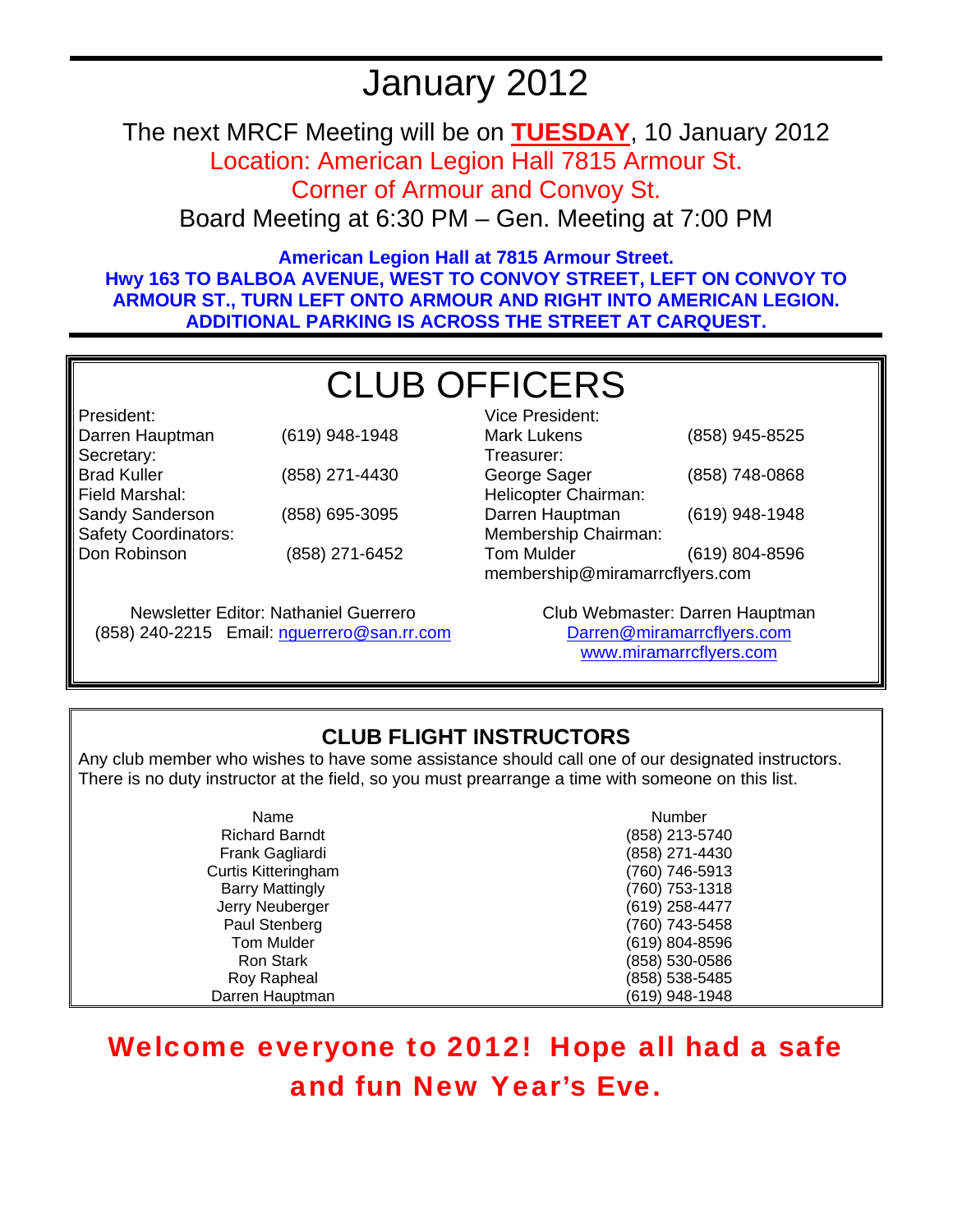#### **From the Left Seat:**

I just wanted to take a quick moment to introduce myself and express my excitement about serving as your club president for the 2012 year. I have been a member here at MRCF for the last 5 years and have had the privilege of watching it grow it to San Diego's premier flying club. My goal for this year is to continue our support to the military and surrounding communities and continue to help build on the outstanding reputation we have built as we go forth into 2012.

A little about me, I am an active duty Navy Chief stationed on North Island. I am a Naval Aircrewman and Rescue Swimmer flying onboard the Navy's MH-60S Helicopter. I have been flying R/C for about 8 years getting my start in helicopters and now enjoying giant scale warbirds. I am currently sponsored by Scorpion/Cobra Motors and truly enjoy any opportunity I get to talk about model aviation at various trade shows and fun fly's in the southern California area.

As we prepare for the 2012 season our event calendar is beginning to fill up. As you know we are only successful due to the hard work of our membership. For the 2012 season I challenge all members to help get involved with the club. Help is always needed at the events and the various club maintenance days that help keep our field looking good for all to enjoy. I look forward to an outstanding 2012 flying season.

Fly safe and see you at the field.

Darren

### **From the Right Seat:**

Ever since graduating from control line and free flight to my Falcon 56 I've been hooked on RC aircraft. I've flown AMA pattern & raced; I've flown off pavement, dirt, sand, and water; I love to scratch build and build kits and I enjoy bashing ARFs.

Mostly I enjoy hanging around with other RC pilots and just having a good time. It is both a pleasure and honor to follow in the footsteps of all the previous members and board members that have created such a great club. I look forward to serving the members of the MRCF. Hope to see you at the field and at some of the many off-site events we support during the year.

Mark Lukens

### **Safety Coordinators:**

No comments for this month.

#### **Field Marshal:**

No comments for this month.

### **Helicopter Chairman:**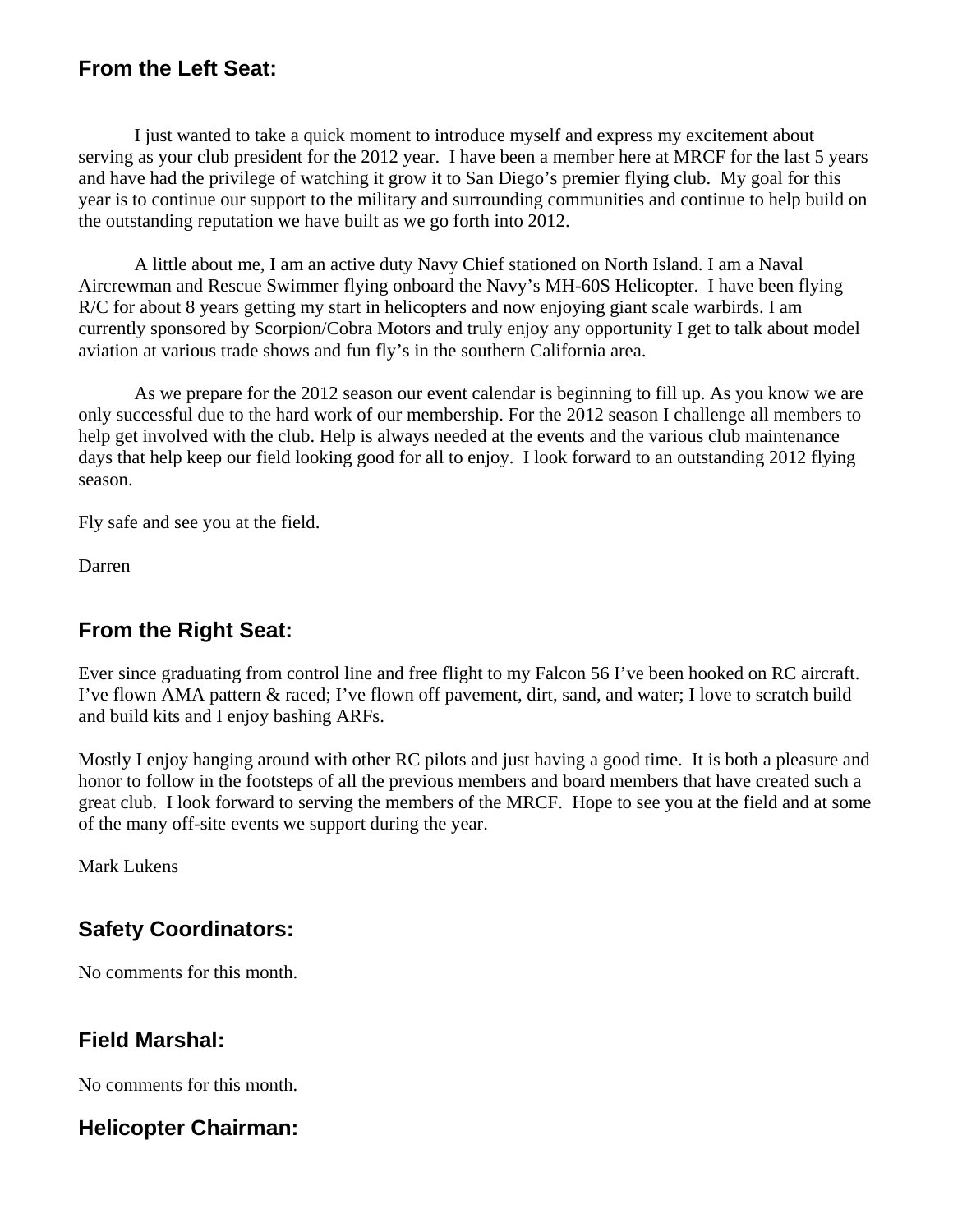No comments for this month.

#### **Membership Chairman:**

No comments for this month.

#### **December 13 2011 Miramar Radio Control Flyers Minutes of the Meeting**

**Held at the 94th Aero Squadron**

#### **President called the meeting to order at 1930 hrs.**

The meeting was "abridged" to have a great dinner for the club members with their significant others.

A great thanks went out to the members that were part of the board for the 2011 year. The club also thanked members who were recognized for their contributions to the club with their time and effort.

For the incoming 2012 board, there are a mix of seasoned board members with a mix of new members. Thanks to all the members that accepted to be nominated for the 2012 board. It's much more refreshing to see that more and more members are willing to help support the club and serve as board members and as chairpeople as designated by the board.

The military member of the year was Derek Post. The civilian member of the year was Mark Lukens.

#### **Meeting adjourned at 1945 hrs.**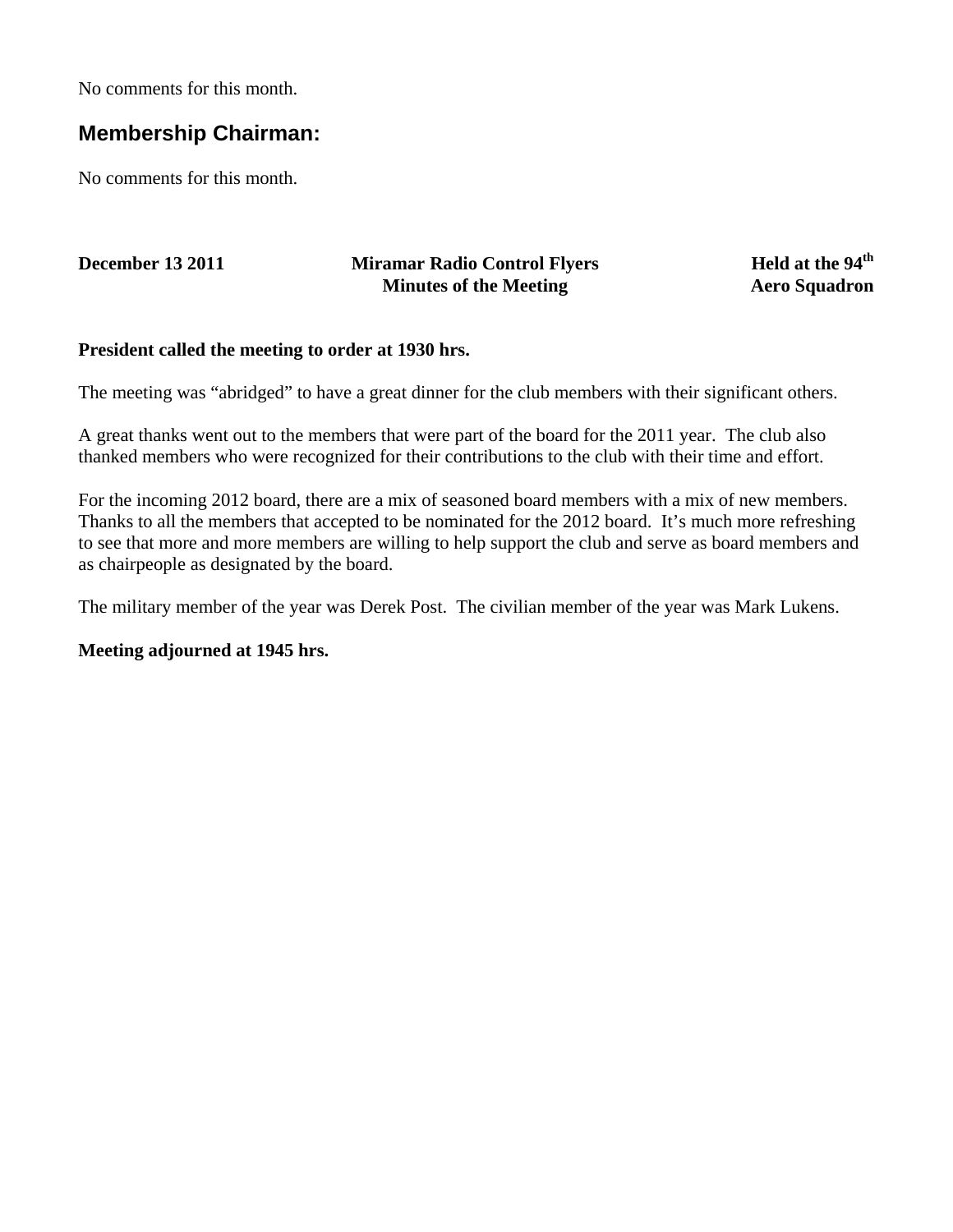Here are some pictures of the turnout that happened for Toys for Tots. Thanks again to all the people that donated toys for a good cause. The turnout was outstanding!



Thanks to the Junior ROTC group for helping to load up the toys onto the 7-ton truck.

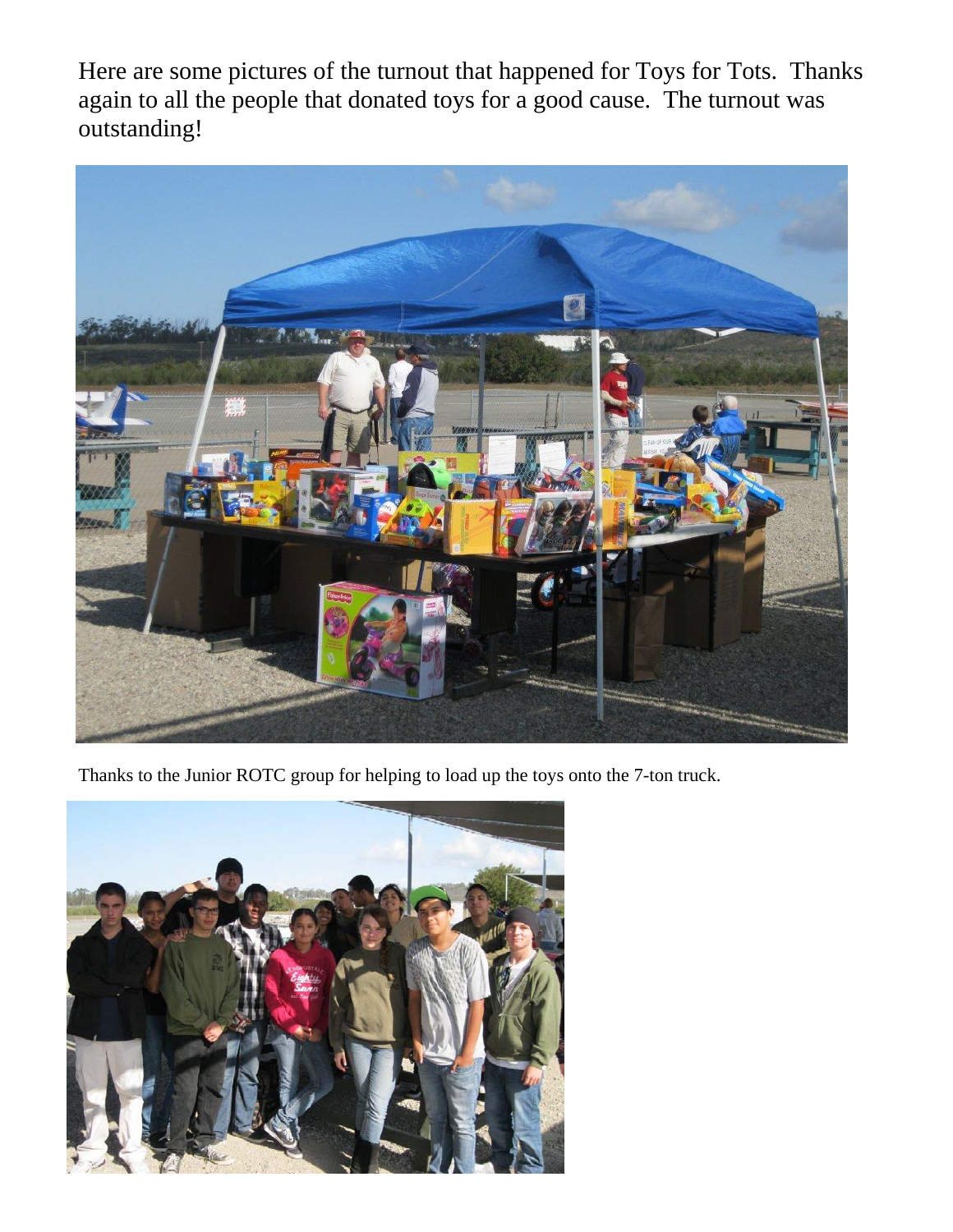



# **ITEMS TO BUY OR SELL**